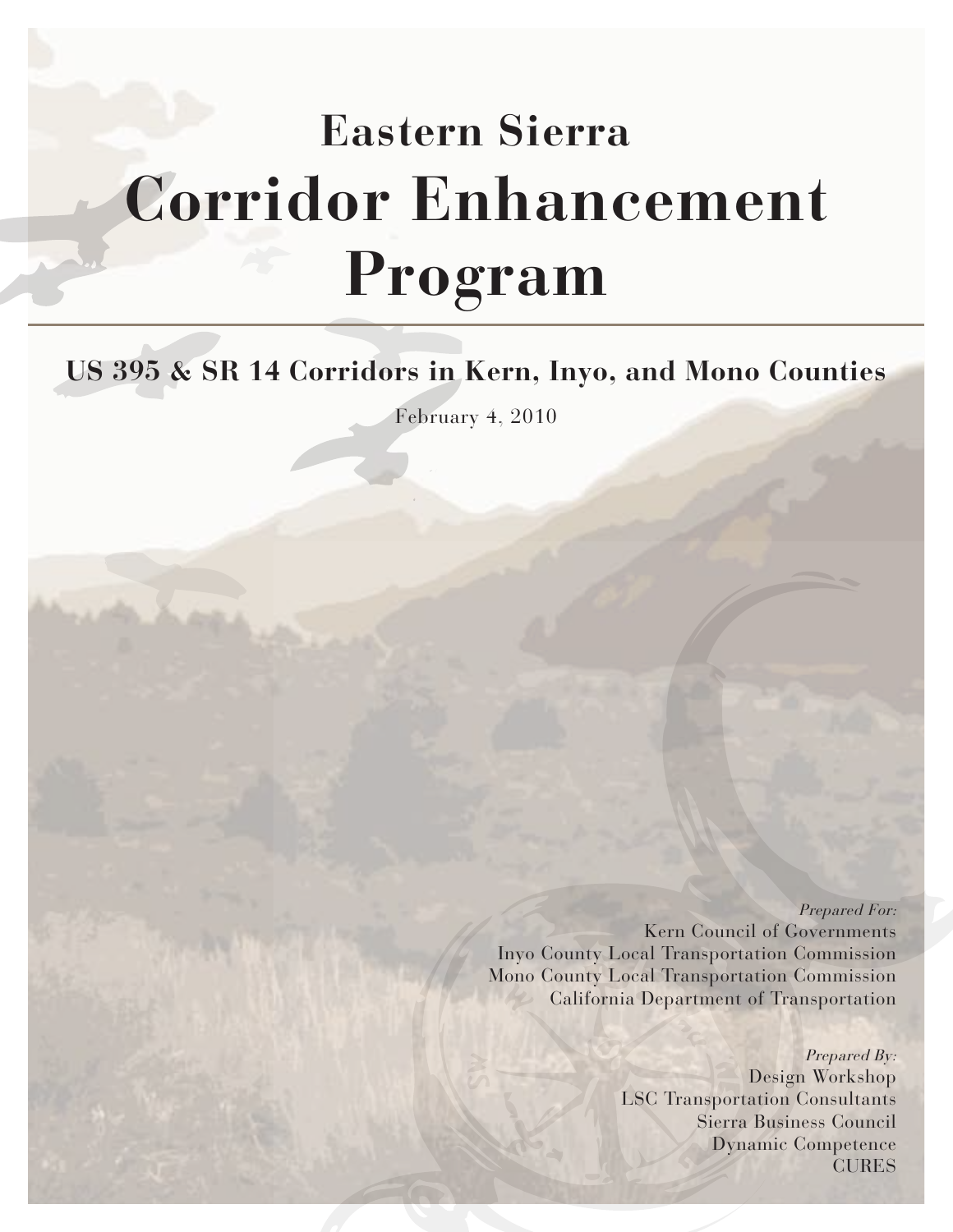

*Antelope Valley Gateway Sign Near Nevada Border*



*School Adjacent US 395 in Coleville*



*Commercial Use Off US 395 in Coleville*

# **Antelope Valley**

# ANTELOPE VALLEY

### **Existing Conditions**

The area referred to as Antelope Valley includes the towns of Walker, Topaz, and Coleville. It stretches from the California-Nevada state line south to the Walker Canyon. US Highway 395 runs along the base of the Sierra Nevada range with Antelope Valley open to the east. Walker River cuts through the valley, providing water for agriculture and a prominent scenic resource through Walker Canyon.

As the two-lane highway works its way through the Valley, the small communities appear as somewhat distinct pockets of development set within a valley of agricultural lands. The towns are mainly compositions of one-story single-family homes with limited supporting commercial and/or institutional uses. Visually, the buildings' colors and materials typically blend them into the landscape.

As the northbound highway exits Walker Canyon and enters Walker from the south, a two-way left turn lane is added through the town and the speed lowers to 45 MPH. Walker is the most developed of the three communities and contains a County community center, rest area, park, regional transit stop, and other related facilities. This area is used not only by locals, but also by motorists as it provides convenient public restrooms and picnic amenities.

Traffic volumes are relatively low with an annual ADT of 3,750 vehicles per day and a peak month count of 5,400 vehicles per day. In 2005, truck traffic comprised 6% of the total. A majority are large trucks, as 84% of the truck traffic has 5 or more axles. Residents complain of motorists using the town's center lane as a passing lane.

Coleville lies about four miles north of Walker and is home to the valley's elementary and high school. The highway expands from two lanes to three at the high school as a center turn lane is incorporated into the right-of-way.

The majority of Topaz's development is located just off the corridor about three miles north of Coleville along Topaz Lane. The road's intersection with US 395 is understated with minimal signage and a small building on the southeast side.

Planning documents have noted resident concerns with three intersections along the highway – Larson Lane, Cunningham, and Topaz Lane. Turn lanes have recently been constructed at Larson Lane and at Topaz Lane.

Cell service is limited in the area, but improving. Additionally, locals have noted there is no broadband access.





*Public Restrooms at Park in Walker US 395 with Turn-Lane in Walker Commercial Use Off US 395 in Walker*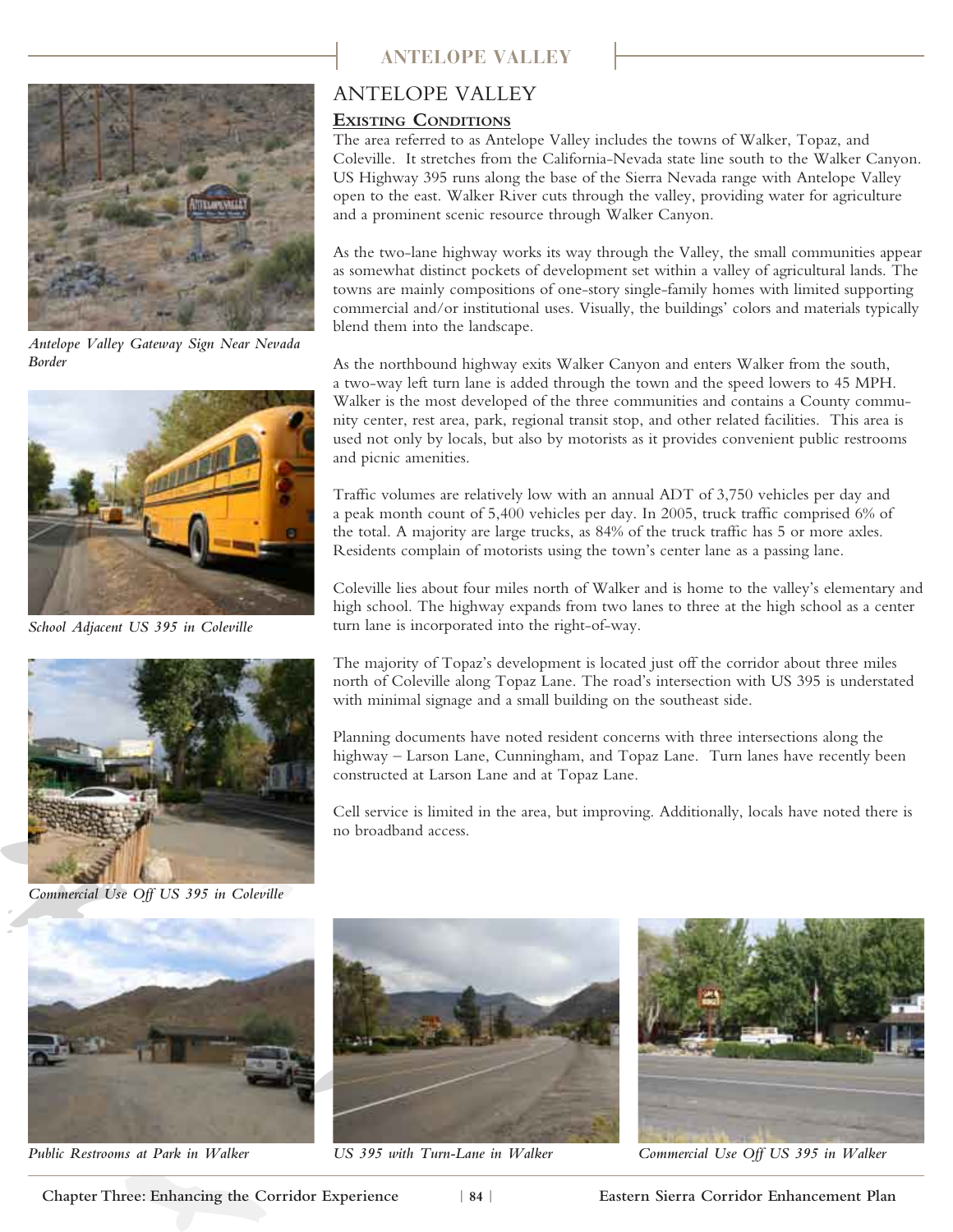# **Antelope Valley**

### **Vision**

Following is the area's vision as developed through the Enhancement Plan's public workshops and the study of other plans such as the Regional Transportation Plan and General Plan. Maintaining the area's scenic, rural, and agricultural quality is of prime importance in the vision for the Valley. Highway improvements focus on safety and operational issues. Widened shoulders provide comfortable routes for bikers and pedestrians within and between the three towns. A separate path is sited outside of the right-of-way to accommodate pedestrian, bicycle, and equestrian use.

Area signage improvements allow for clear recognition of the Valley as well as its communities and traveler facilities. The Walker town park and rest area are enhanced to serve the towns and the traveling public. Clear connections are provided to local businesses from the park to facilitate their patronage.

Deer corridors are improved and options for allowing wildlife movement to cross the highway are thoughtfully planned. Depending upon land ownership opportunities, wildlife under crossings are carefully considered and sited in coordination with the Bureau of Land Management (BLM) and other appropriate agencies. The number of deer collision incidents is reduced.

#### **Enhancement Opportunities**

#### *Community Character and Recognition*

In order to achieve the area's vision, land use decisions should be carefully evaluated to prevent the loss of agriculture and open space to sprawling residential development. This not only helps preserve the rural lifestyle but also the scenic quality of the open landscape. Obtaining a National Scenic Byway status for the highway reinforces the importance of Valley's natural beauty and the need for it to be maintained.

Creating a clear signage program for the Valley would be beneficial. Currently "Welcome to Antelope Valley" signs are located at the southern and northern entries. The southern sign is easy to recognize, but the northern sign gets lost amid the multiple signs located at the California/Nevada state line. At the state entry, there is a state entry sign, a Mono County entry sign, the Eastern Sierra Byway sign, and the Antelope Valley sign. Although they are not right next to each other, the quick repetition of signs one after another can cause the information to get blurred together.

The Antelope Valley sign may be more effective if it was relocated south of Topaz Lake and closer to the towns. Town gateways can also relate to the Antelope Valley signage. Smaller signs with similar graphics can introduce the communities. This would improve the visual presence of Topaz as it relates to the highway and highlight the town areas. Walker's wayfinding signage could reference the traveler amenities provided at the town park.

Currently, residents comment that the Valley does not have a town center. This is partly a function of having three small communities that make up the area. The existing community center and town park in Walker could be enhanced to serve as the heart of the Valley. A place where locals come to gather and visitors stretch and become better connected to the towns and region. A "no passing" sign could be provided in Walker to discourage using the turn lane as a passing lane.

Improvements would include linking the facilities to the town's commercial areas through clear signage and walkways. Parking around the park could be better organized and paving materials enhanced to visually and physically connect the park to the adjacent restrooms, which could be expanded to offer more facilities.

#### **Opportunities**

- Preserve the area's existing scenic quality and open views of the landscape.
- Relocate northern Antelope Valley sign away from other signs at the state gateway. Move it closer to towns. Consider creating gateway signs for Topaz, Coleville, and Walker that coordinate with the Antelope Valley sign and the Corridor as a whole.
- Improve facilities at the Walker Community Center and town park to provide a central gathering place.
- Link facilities to commercial areas with paths, walkways, and landscaping.
- Organize parking, provide seating, and provide a clearly marked transit stop at the park facilities.
- Provide a kiosk with community information at the park.
- Provide a path along Walker River from Walker to Mountain Gate for fishing access and trail use.
- Preserve existing trees where feasible.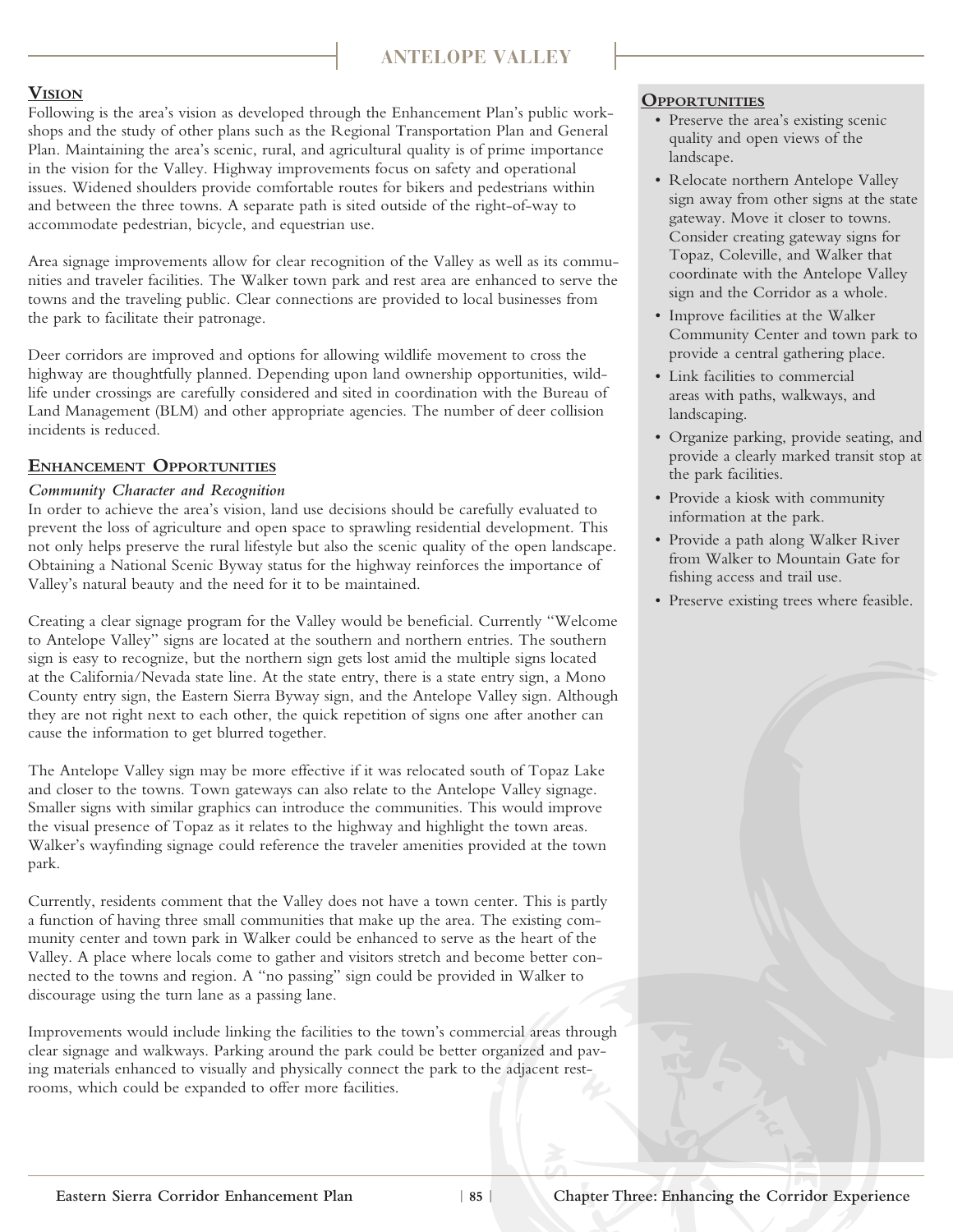# **ANTELOPE valley**

Benches or seating areas can be incorporated into the park or near the restrooms to provide comfortable places for people to relax as they wait for members of their traveling party. A central kiosk should give travelers information to learn about the communities, recreation opportunities, and the region.

#### *Recreation Access*

A trail from Walker could follow the river south to Mountain Gate, a fishing access location, and be a great town asset. The pathway would allow for hiking, exercising, picnicking, and relaxing. Access to accessible fishing locations could be provided.

Minimal aesthetic enhancements are needed along this section of the highway. Rather, future projects should focus on not damaging the integrity of the existing landscape and viewsheds. The Corridor's existing heritage trees should be preserved, such as the cottonwoods north of Walker. Where highway widening is needed to allow for expanded shoulders for pedestrian and cyclist use, trees may need to be removed. In this situation, replacement trees should be provided.



*Walker Community Center/Park Area Before Enhancements*